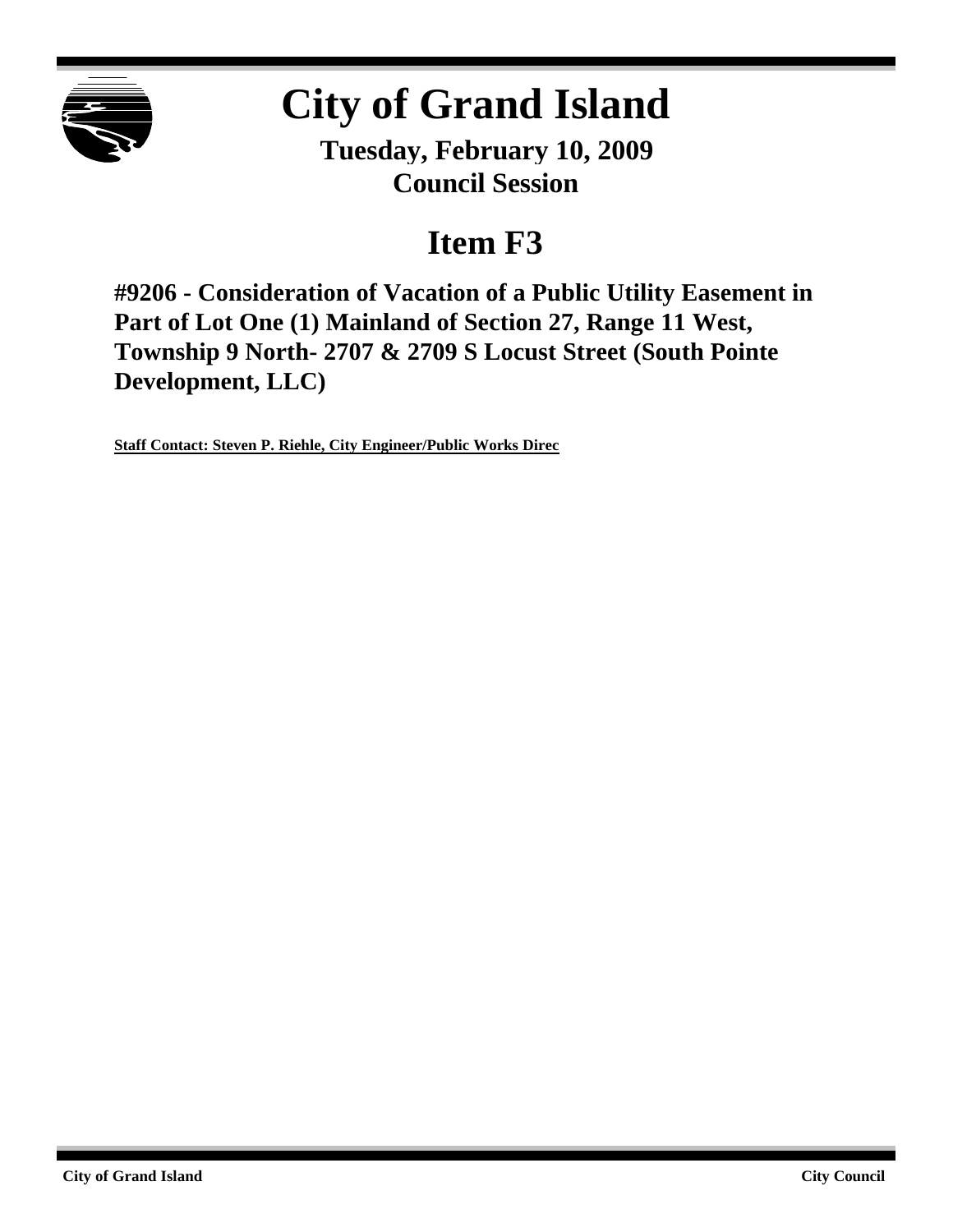## **Council Agenda Memo**

| From:           | Steven P. Riehle, Public Works Director                                                                                                                                                                    |
|-----------------|------------------------------------------------------------------------------------------------------------------------------------------------------------------------------------------------------------|
| <b>Meeting:</b> | February 10, 2009                                                                                                                                                                                          |
| Subject:        | Consideration of Vacation of a Public Utility Easement<br>in Part of Lot One (1) Mainland of Section 27, Range 11<br>West, Township 9 North-2707 & 2709 S Locust Street<br>(South Pointe Development, LLC) |
| Item $#$ 's:    | $F-3$                                                                                                                                                                                                      |
| $Presenter(s):$ | Steven P. Riehle, Public Works Director                                                                                                                                                                    |

### **Background**

Council action is required for vacation of a public utility easement through the passing of an Ordinance. The developer of the property is requesting vacation of public utility easements that will be replaced with public utility easements with the platting of Southpoint Subdivision.

## **Discussion**

One of the easements is occupied by a public sanitary sewer main. The developer will relocate the sanitary sewer main to the new easement at the developers cost. The new easement for the sanitary sewer will be located along the north and east sides of the lot to allow for full development of the property. The new easement is being considered for dedication at tonight's council meeting with the platting of Southpointe Subdivision.

## **Alternatives**

It appears that the Council has the following alternatives concerning the issue at hand. The Council may:

- 1. Move to approve
- 2. Refer the issue to a Committee
- 3. Postpone the issue to future date
- 4. Take no action on the issue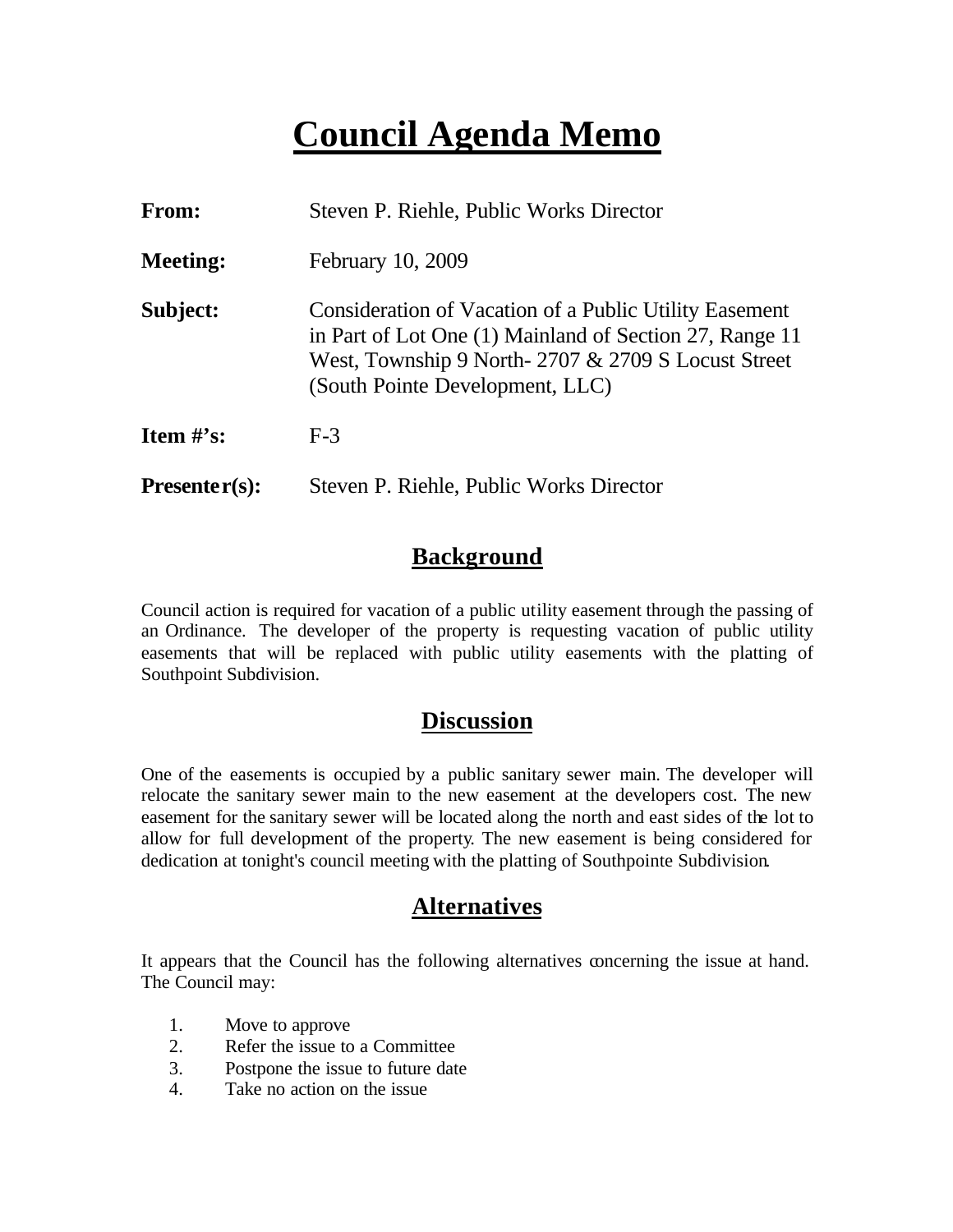## **Recommendation**

Public Works Administration recommends that the Council pass an Ordinance vacating the public utility easement in part of Lot One (1) Mainland in Part of Lot One (1) Mainland of Section 27, Range 11 West located at 2707 & 2709 South Locust Street.

### **Sample Motion**

Move to approve Ordinance 9206 vacating the public utility easement.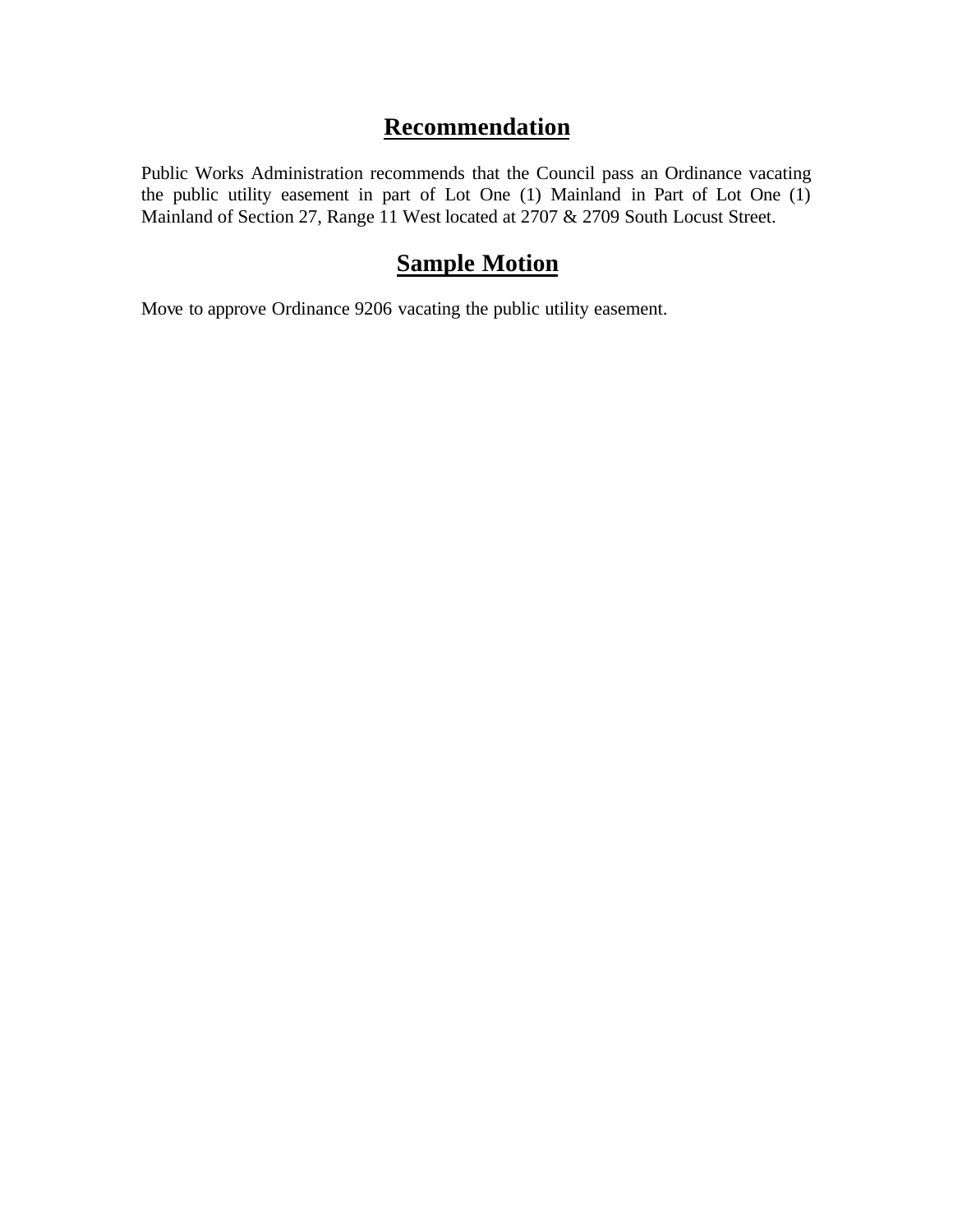This Space Reserved for Register of Deeds

#### ORDINANCE NO. 9206

An ordinance to vacate a portion of an existing public utility easement and to

provide for filing this ordinance in the office of the Register of Deeds of Hall County, Nebraska;

to repeal any ordinance or parts of ordinances in conflict herewith, and to provide for publication

and the effective date of this ordinance.

#### BE IT ORDAINED BY THE MAYOR AND COUNCIL OF THE CITY OF

#### GRAND ISLAND, NEBRASKA:

SECTION 1. That existing public utility easements at 2707 & 2709 South Locust

Street in Grand Island, Hall County, Nebraska, more particularly described as follows:

BEGINNING AT A POINT WHICH IS FIVE HUNDRED THIRTY THREE (533.0) FEET NORTH AND THIRTY THREE (33.0) FEET EAST OF THE QUARTER SECTION CORNER BETWEEN SECTIONS TWENTY SEVEN (27) AND TWENTY EIGHT (28), IN TOWNSHIP ELEVEN (11) NORTH, RANGE NINE (9) WEST, OF THE  $6<sup>TH</sup>$  P.M.; THENCE EASTERLY AT RIGHT ANGLES A DISTANCE OF THREE HUNDRED SIXTY ONE AND FIVE-TENTHS (361.5) FEET TO A POINT ON THE WESTERLY LINE OF LOT TWENTY FIVE (25) OF MATTHEW'S SUBDIVISION; THENCE SOUTHERLY ALONG THE WESTERLY LINE OF SAID LOT TWENTY FIVE (25) A DISTANCE OF ONE HUNDRED FIFTY FIVE AND FIVE-TENTHS (155.5) FEET. SAID TRACT OF LAND CONTAINING 0.19 ACRES MORE OR LESS, RECORDED AS DOCUMENT NO. 81-004327 IN THE OFFICE OF THE REGISTER OF DEEDS OF HALL COUNTY, NEBRASKA;

AND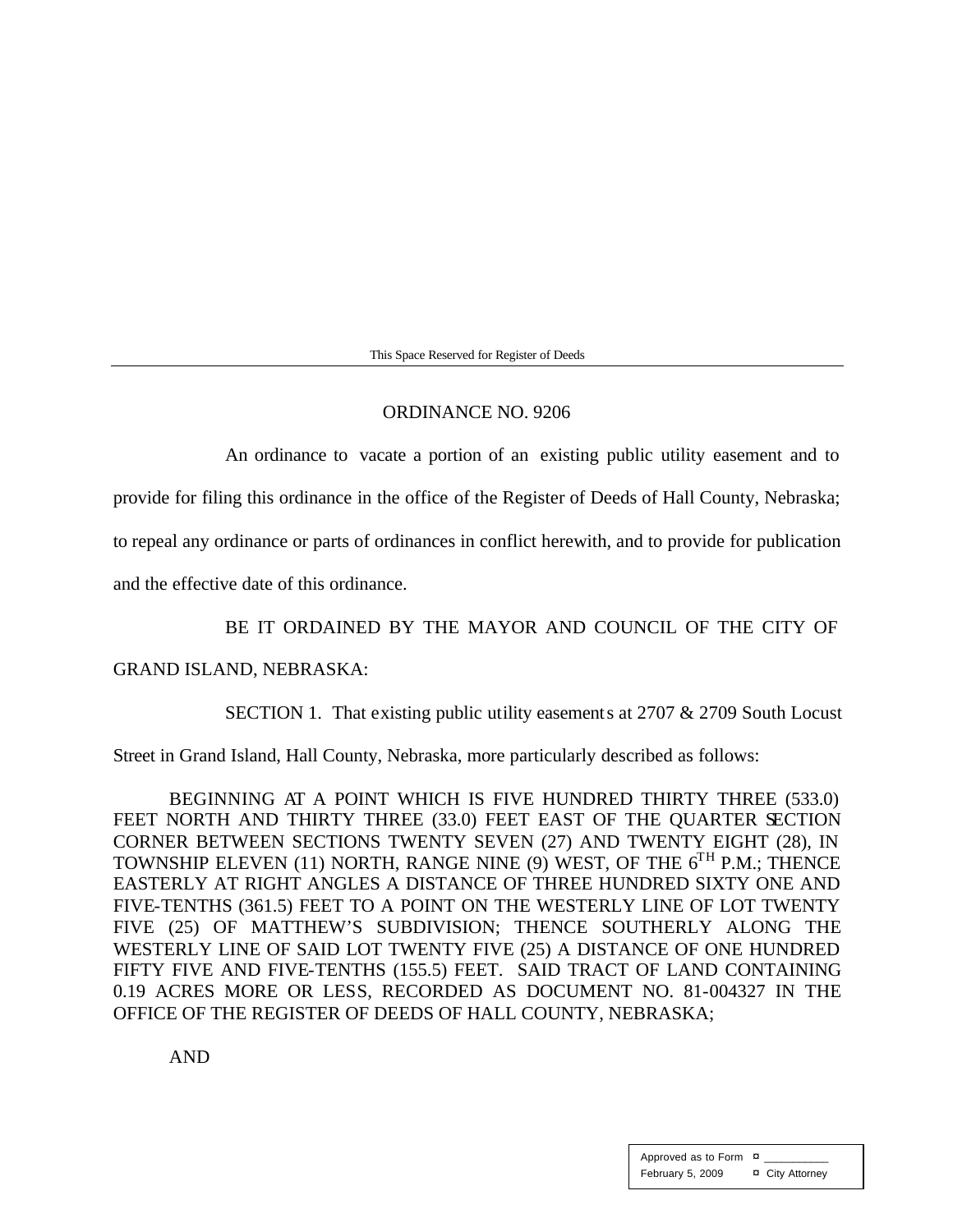#### ORDINANCE NO. 9206 (Cont.)

BEGINNING AT A POINT ON THE SOUTH LINE OF LOT TWENTY FIVE (25), MATTHEW'S SUBDIVISION, SAID POINT BEING TWO HUNDRED FORTY-SEVEN (247.0) FEET EAST OF THE SOUTHWEST CORNER OF SAID LOT TWENTY FIVE (25); THENCE SOUTH ON A LINE PERPENDICULAR TO THE SOUTH LINE OF SAID LOT TWNETY FIVE (25) FOR A DISTANCE OF ONE HUNRED (100.0) FEET; THENCE EAST ON A LINE ONE HUNDRED FEET SOUTH OF AND PARALLEL TO THE SOUTH LINE OF SAID LOT TWENTY FIVE (25) FOR A DISTANCE OF SIXTEEN (16) FEET; THENCE NORTH ON A LINE PERPENDICULAR TO THE SOUTH LINE OF SAID LOT TWENTY FIVE (25) FOR A DISTANCE OF ONE HUNDRED (100.0) FEET TO THE SOUTH LINE OF SAID LOT TWENTY FIVE (25); THENCE WEST ON THE SOUTH LINE OF SAID LOT TWENTY FIVE (25) FOR A DISTANCE OF SIXTEEN (16) FEET TO THE POINT OF BEGINNING, CONTAINING 1,600 SQUARE FEET, MORE OR LESS, RECORDED AS DOCUMENT NO. 86-103070 IN THE OFFICE OF THE REGISTER OF DEEDS OF HALL COUNTY, NEBRASKA;

#### AND

A TRACT OF LAND COMPRISING A PART OF THE SOUTHWEST QUARTER OF THE NORTHWEST QUARTER (SW1/4 NW1/4) OF SECTION TWENTY-SEVEN (27), TOWNSHIP ELEVEN (11) NORTH, RANGE NINE (9) WEST OF THE  $6^{TH}$  P.M., IN GRAND ISLAND, HALL COUNTY, NEBRASKA, MORE PARTICULARLY DESCRIBED AS FOLLOWS:

BEGINNING AT A POINT ON THE SOUTH LINE OF LOT TWENTY FIVE (25), MATTHEW'S SUBDIVISION, SAID POINT BEING TWO HUNDRED FIFTY-FOUR AND SEVENTEEN HUNDREDTHS (254.17) FEET EAST OF THE SOUTHWEST CORNER OF SAID LOT TWENTY-FIVE (25); THENCE SOUTHERLY PERPENDICULAR TO THE SOUTH LINE OF SAID LOT TWENTY-FIVE (25), A DISTANCE OF EIGTH AND TWENTY-FIVE HUNDREDTHS (8.25) FEET; THENCE DEFLECTING LEFT 20°07'10" AND RUNNING SOUTHEASTERLY, A DISTANCE OF NINETY SEVEN AND FIFTEEN HUNDREDTHS (97.15) FEET TO A POINT SEVENTY FIVE AND EIGHT TENTHS (75.8) FEET WEST OF THE SOUTHEAST CORNER OF GRANTOR'S PROPERTY, RECORDED AS DOCUMENT NO. 88-101150 IN THE OFFICE OF THE REGISTER OF DEEDS OF HALL COUNTY, NEBRASKA;

#### AND

A TRACT OF LAND CONSISTING OF A SIXTEEN (16.0) FOOT WIDE EASEMENT LOCATED IN A PART OF THE SOUTHWEST QUARTER OF THE NORTHWEST QUARTER (SW1/4 NW ¼) OF SECTION TWENTY SEVEN (27), TOWNSHIP ELEVEN (11) NORTH, RANGE NINE (9) WEST OF THE  $6^{TH}$  P.M., IN THE CITY OF GRAND ISLAND, HALL COUNTY, NEBRASKA, THE CENTERLINE OF SAID SIXTEEN (16.0) FOOT WIDE EASEMENT BEING MORE PARTICULARLY DESCRIBED AS FOLLOWS:

BEGINNING AT THE INTERSECTION OF THE CENTERLINE OF AN EXISTING SIXTEEN (16.0) FOOT WIDE SANITARY SEWER EASEMENT AND THE NORTH LINE OF LOT ONE (1), GARRISON SUBDIVISION; THENCE RUNNING NORTHWESTERLY,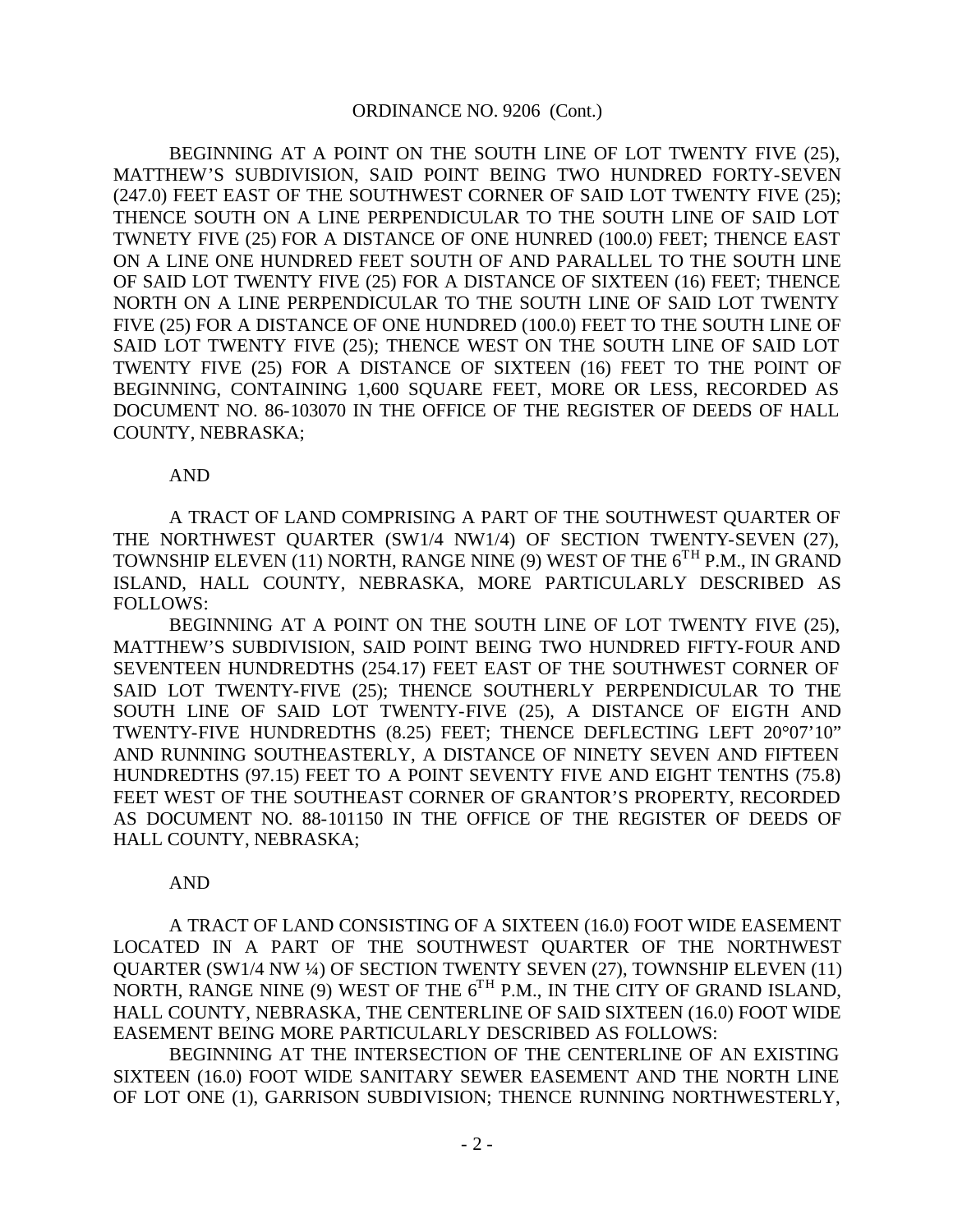#### ORDINANCE NO. 9206 (Cont.)

A DISTANCE OF APPROXIMATELY ONE HUNDRED SIXTY EIGHT AND SIX TENTHS (168.6) FEET, TO THE CENTERLINE OF AN EXISTING SIXTEEN (16.0) FOOT WIDE EASEMENT RECORDED AS DOCUMENT NO. 86-103070, IN THE OFFICE OF THE REGISTER OF DEEDS, AND TO THE POINT OF TERMINATION, SAID TRACT CONTAINING 0.062 ACRES (2697.6 SQ. FT.) MORE OR LESS, RECORDED AS DOCUMENT NO. 0200400494 IN THE OFFICE OF THE REGISTER OF DEEDS OF HALL COUNTY, NEBRASKA;

are hereby vacated. Such right-of-way to be vacated is shown and more particularly described on

Exhibit A attached hereto.

SECTION 2. The title to the property vacated by Section 1 of this ordinance shall

revert to the owner or owners of the real estate upon which the easement is located.

SECTION 3. This ordinance is directed to be filed, with the drawing, in the office

of the Register of Deeds of Hall County, Nebraska.

SECTION 3. This ordinance shall be in force and take effect from and after its

passage and publication, within fifteen days in one issue of the Grand Island Independent as provided by law.

Enacted: February 10, 2009.

Margaret Hornady, Mayor

\_\_\_\_\_\_\_\_\_\_\_\_\_\_\_\_\_\_\_\_\_\_\_\_\_\_\_\_\_\_\_\_\_\_\_\_

Attest:

RaNae Edwards, City Clerk

\_\_\_\_\_\_\_\_\_\_\_\_\_\_\_\_\_\_\_\_\_\_\_\_\_\_\_\_\_\_\_\_